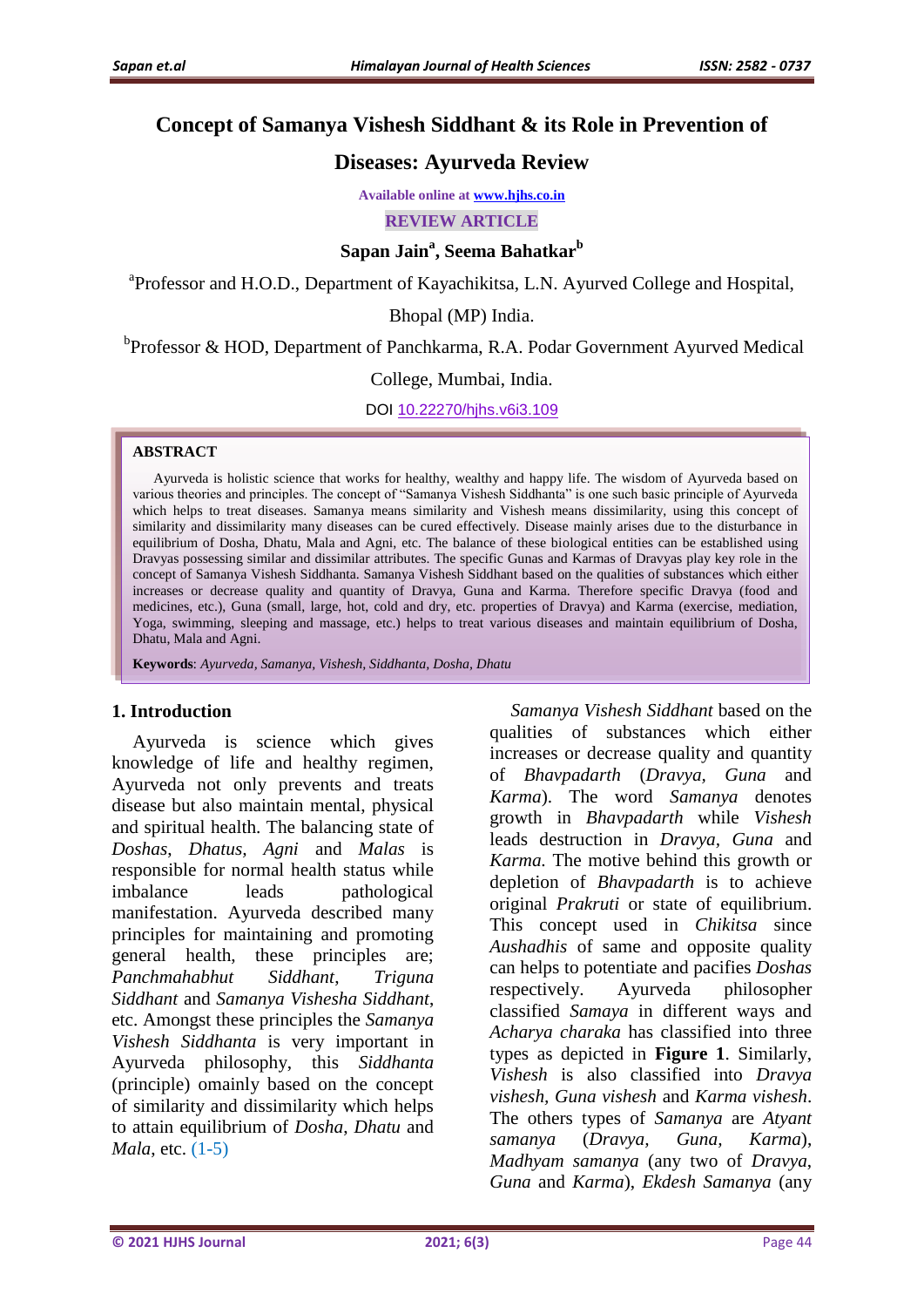one of three). *Kariakvali* have described *Para samanya* and *Apara Samanya*. (4-7)



**Figure 1: Categories of** *Samanya*

*Dravya samanya* means consuming the same *Dravya* say for example consumption of flesh increases *Mansa dhatu*.

*Guna samanya* means consumption of *Dravyas* possessing same qualities, i.e.; milk and *Ghee* improves state of *Shukra dhatu* since milk and *Ghee* have same *Gunas* as that of *Shukra dhatu*.

*Karma samanya* means action or conduction that will increase the same quality, e.g.; sleeping increases *Kapha* since *Nidra* as *Karma* possess predominance of *Kapha*.

*Dravya vishesh* means uses of opposite *Dravya* to treat causes of disease, i.e.; *Kulath* and *Baajra* helps in obesity.

*Guna vishesh* means uses of substances possessing opposite quality; oil used to treat *Vata* vitiation since oil possess *Snigdh Gunas* which is opposite to *Guna* of *Vata*.

*Karma vishesh* means involvement in activity that possess opposite nature say for example heavy exercise decreases *Kapha* since exercise being a motile action is opposite to stable nature of *Kapha.* (6-9)

## *Samanya* **for** *Doshas***:**

Drugs possessing *Katu, Tikta, Ruksha, Laghu* and *Sheetadravya* offer relief in *Vatakshaya* under the concept of *Guna samanya*. Similarly *Amla, Katu, Kshara, Lavana, Ushna* and *Tikshanadravya* helps to cure *Pitta Kshaya* while *Snigdha, Madhura, Guru* and *Sandra Dravya* used in *Shleshmakshya*. *Khseera* also increase *Kapha* due to its similar *Snigdhadi Gunas*.

*Karma Samanya* also works for managing *Dosha* balance, since similar activities increases similar *Gunas* in body. *Kayika Karma* (running and floating) increases *Vata* due to their *Chaltva Guna Samanya* thus helps in *Vatakshaya. Santapa* increase *Pitta* due to its *Tikshna Guna* while relaxing body or sleeping increase *Kapha* due to their *Sthiratva Guna*.

### *Vishesha* **for** *Doshas***:**

Administration of *Ruksha, Ushnai* and *Tikshna Dravya* reduces *Kapha*. *Dravyas* having *Ruksha* and *Laghu Guna* pacify *Vata* while *Yava* offer *Sheeta Guna* thus pacifies *Pitta*. The disease which possesses *Pitta* vitiation like *Amlapitta* can be treated using *Dravya vishesh* possessing sweetness or opposite nature to *Pitta,* here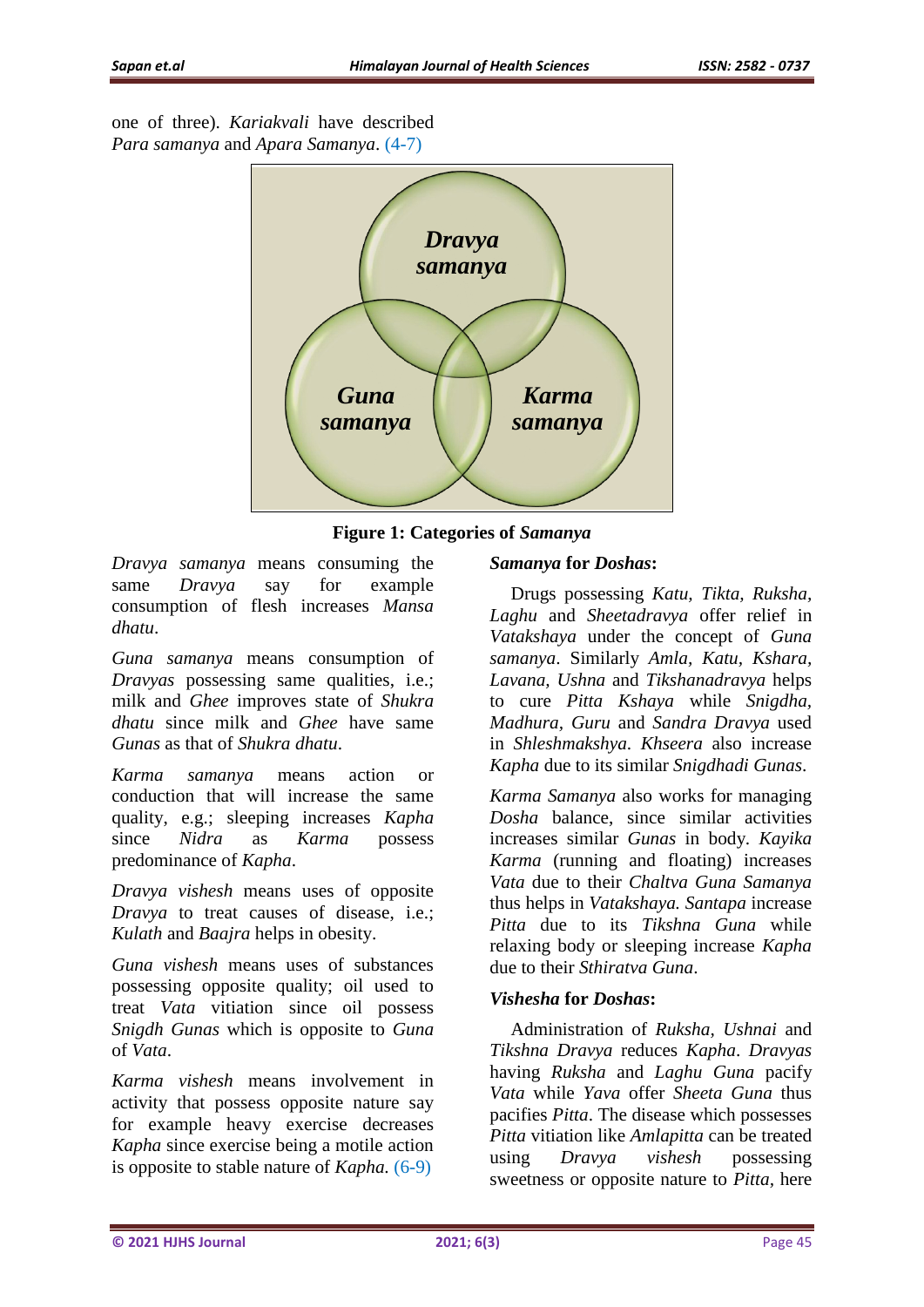*Sudravyas* like *Guduchi, Shatavari, Patol, Kushmand* and *Gairik*, etc. are used under the concept of *Dravya vishesh* in the treatment of *Amlapitta*. The *Madhur* and *Sheeta* properties of these drugs help to relives symptoms of *Pitta* vitiation. *Karma Visesha* also affects *Doshas* balance*, Ratri Jagran* is responsible for *Kapha Vriddhi,* similarly exercise and swimming reduces *Kapha.*

## *Samanya* **as** *Chikitsa*

*Shukra Kshaya* can be treated using *Dravya* possessing responsible for *Vriddhi* such as; *Kshira* and *Ghrita* possessing *Madhur, Shita* and *Snigdha Guna*.

*Mutra Kshaya* can be relived using *Ikshu*, *Varuni* and *Manda,* these *Dravya* offers *Madhura*, *Amla* and *Lavana Rasa.*

*Purisha Kshaya* can be manage using *Dravya* like; *Kulmasha*, *Yava*, *Shaka* and *Kushukunda*.

*Vata Kshaya* can be manages using *Dravya* possessing *Katu*, *Tikta*, *Ruksha* and *Laghu Guna. Pitta Kshaya* needs to be control using *Amla*, *Lavana*, *Katu, Ushna* and *Tikshna Dravyas*. *Shleshma Kshaya* may be treated using *Snigdha*, *Guru*, *Madhur* and *Pichhila Dravyas*.

# *Vishesha* **as** *Chikitsa*

The concept of *Vishesha* also helps to manage the *Dosha* predominance since opposite property of substances to that of particular *Dosha* helps to pacify aggravated *Doshas. Sadavidhupakrama* are some activities such as; *Langhana, Rukshana, Snehana, Swedana, Brimhana*  and *Stambhana*, etc. which are based on *Guna vishesha* and offers therapeutic relief in many health ailments. The *Samshodhan* and *Samshamana Chikitsa* also based on *Vishesha* concept; these therapies detoxify body and utilize drugs of opposite properties to cure particular diseases.

# **Role in disease prevention**

The principle of similarities and dissimilarities described as *Samanya Vishesh Siddhanta* in Ayurveda and this principle helps greatly towards the management of various pathological conditions. *Samanya Vishesh* principle helps physician to plan treatment protocol while choosing specific food, activities, lifestyle and medicines, etc. for particular types of diseases. This concept contributed greatly for selecting *Shodhan* and *Shaman* therapy. The similarity and dissimilarity of substances or activities increases and decrease the property of *Bhavpadarth* respectively. These effects contributed towards the therapeutic responses of substances and suppress pathological progression of diseases.

*Samanya* and *Visesha* play important role in maintaining equilibrium of vitiated *Doshas*. The six stages of the disease aggravation are *Sanchaya, Prakopa, Prasara, Sthanasamshraya, Vyakti* and *Bheda*. These all stages arise due to the enhancement (*Samanya*) of aggravating factors thus opposite (*Visesha*) treatment is used to prevent pathological progression of diseases. *Abhyanga* and *Vyayama* used as treatment methods for *Vata* and *Kapha* diseases as *Karma Visesha. Srotasa vikruti* can be cured using *Ahara* and *Vihara* which are opposite to causes of *Srotodusti*. (8-11)

# **Conclusion**

*Siddhantas* are root of Ayurveda approaches of disease management and *Samanya Vishesh Siddhanta* is special concept of Ayurveda that contributed towards the physical, mental and spiritual well-being of person. This concept helps to regain equilibrium of *Dosha, Dhatus Mala* and *Agni,* also prevents *Dushti* of *Srotas*. This concept includes selection of appropriate foods, activities, medicines and daily regimen as treatment protocol to cure specific diseases. *Samanya Vishesh Siddhanta* helps to increase or decrease *Doshas* and *Dhatus* thus maintain equilibrium. The concept of *Samanya*